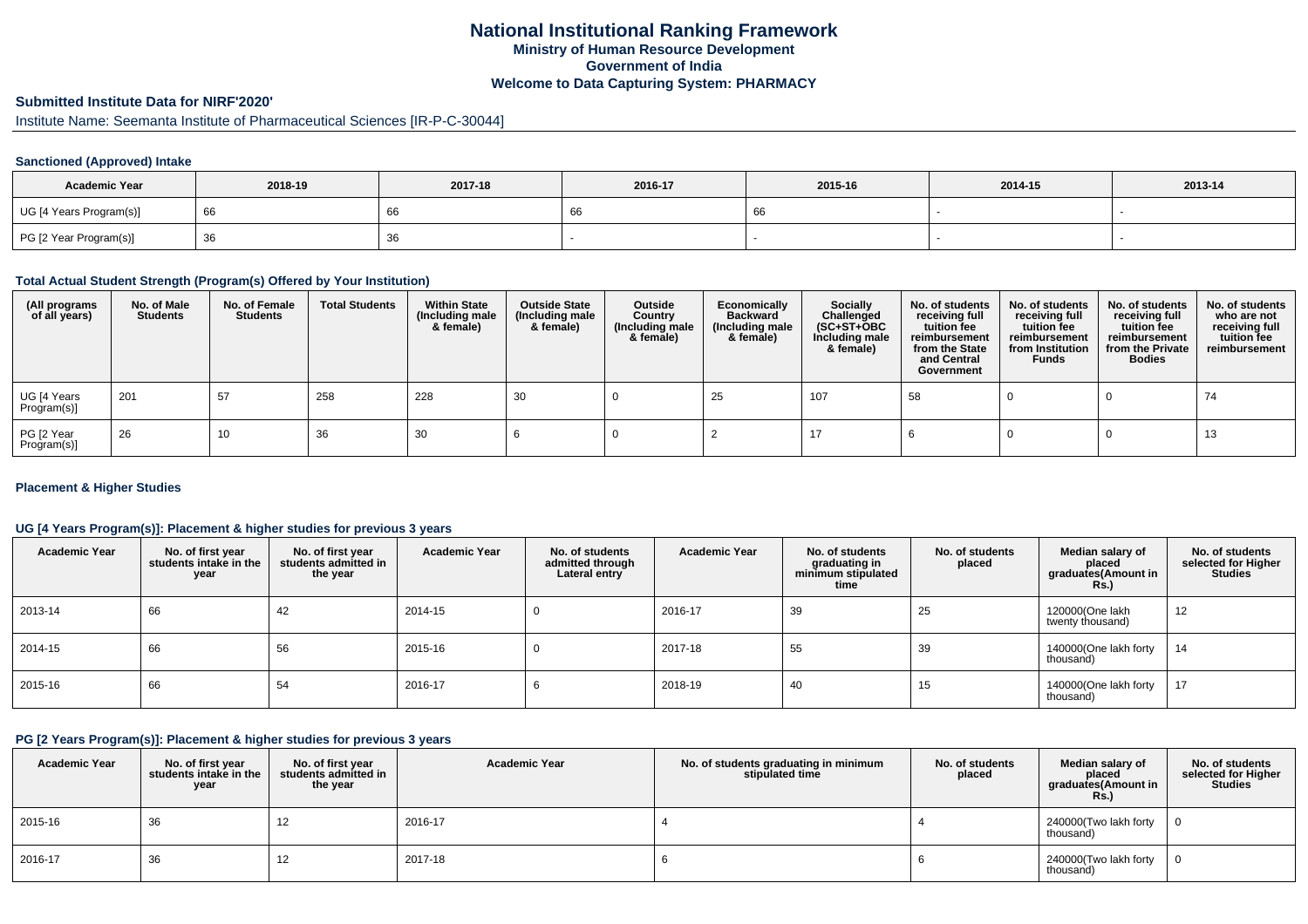| 2017-18 |  | $\overline{A}$ | 2018-19 |  |  | 240000(Two lakh forty<br>.nousand) |  |
|---------|--|----------------|---------|--|--|------------------------------------|--|
|---------|--|----------------|---------|--|--|------------------------------------|--|

### **Ph.D Student Details**

| Ph.D (Student pursuing doctoral program till 2017-18; Students admitted in the academic year 2018-19 should not be entered here.) |         |                       |         |  |  |
|-----------------------------------------------------------------------------------------------------------------------------------|---------|-----------------------|---------|--|--|
|                                                                                                                                   |         | <b>Total Students</b> |         |  |  |
| Full Time                                                                                                                         |         |                       |         |  |  |
| Part Time                                                                                                                         |         |                       |         |  |  |
| No. of Ph.D students graduated (including Integrated Ph.D)                                                                        |         |                       |         |  |  |
|                                                                                                                                   | 2018-19 | 2017-18               | 2016-17 |  |  |
| Full Time                                                                                                                         |         |                       |         |  |  |
| Part Time                                                                                                                         |         |                       |         |  |  |

## **Financial Resources: Utilised Amount for the Capital expenditure for previous 3 years**

| <b>Academic Year</b>                                                                                 | 2018-19                                                           | 2017-18                                                     | 2016-17                                                |  |  |  |  |
|------------------------------------------------------------------------------------------------------|-------------------------------------------------------------------|-------------------------------------------------------------|--------------------------------------------------------|--|--|--|--|
|                                                                                                      | <b>Utilised Amount</b>                                            | <b>Utilised Amount</b>                                      | <b>Utilised Amount</b>                                 |  |  |  |  |
| Annual Capital Expenditure on Academic Activities and Resources (excluding expenditure on buildings) |                                                                   |                                                             |                                                        |  |  |  |  |
| Library                                                                                              | 320393 (Three lakh twenty thousand three hundred ninety<br>three) | 108352 (One lakh eight thousand three hundred fifty two)    | 102224 (One lakh two thousand two hundred twenty four) |  |  |  |  |
| New Equipment for Laboratories                                                                       | 64311 (Sixty four thousand three hundred eleven)                  | 382708 (Three lakh eighty two thousand seven hundred eight) | 46400 (Forty six thousand four hundred)                |  |  |  |  |
| Other expenditure on creation of Capital Assets (excluding<br>expenditure on Land and Building)      | 168600 (One lakh sixty eight thousand six hundred)                | 360540 (Three lakh sixty thousand five hundred forty)       | 310200 (Three lakh ten thousand two hundred)           |  |  |  |  |

## **Financial Resources: Utilised Amount for the Operational expenditure for previous 3 years**

| Academic Year                                                                                                                                                                                  | 2018-19                                                                            | 2017-18                                                                   | 2016-17                                                    |  |  |  |  |
|------------------------------------------------------------------------------------------------------------------------------------------------------------------------------------------------|------------------------------------------------------------------------------------|---------------------------------------------------------------------------|------------------------------------------------------------|--|--|--|--|
|                                                                                                                                                                                                | <b>Utilised Amount</b>                                                             | <b>Utilised Amount</b>                                                    | <b>Utilised Amount</b>                                     |  |  |  |  |
| <b>Annual Operational Expenditure</b>                                                                                                                                                          |                                                                                    |                                                                           |                                                            |  |  |  |  |
| Salaries (Teaching and Non Teaching staff)                                                                                                                                                     | 16893690 (One crore sixty eighty lakh ninety three thousand<br>six hundred ninety) | 14736900 (One crore forty seven lakh thirty six thousand nine<br>hundred) | 13781000 (One crore thirty seven lakh eighty one thousand) |  |  |  |  |
| Maintenance of Academic Infrastructure or consumables and<br>other running expenditures(excluding maintenance of hostels<br>and allied services, rent of the building, depreciation cost, etc) | 310878 (Three lakh ten thousand eight hundred seventy eight)                       | 251123 (Two lakh fifty one thousand one hundred twenty three)             | 289200 (Two lakh eighty nine thousand two hundred)         |  |  |  |  |
| Seminars/Conferences/Workshops                                                                                                                                                                 | 86530 (Eighty six thousand five hundred thirty)                                    | 78500 (Seventy eight thousand five hundred)                               | 141700 (One lakh forty one thousand seven hundred)         |  |  |  |  |

**IPR**

| Calendar year            | 2018 | 2017 | 2016 |
|--------------------------|------|------|------|
| No. of Patents Published |      |      |      |
| No. of Patents Granted   |      |      |      |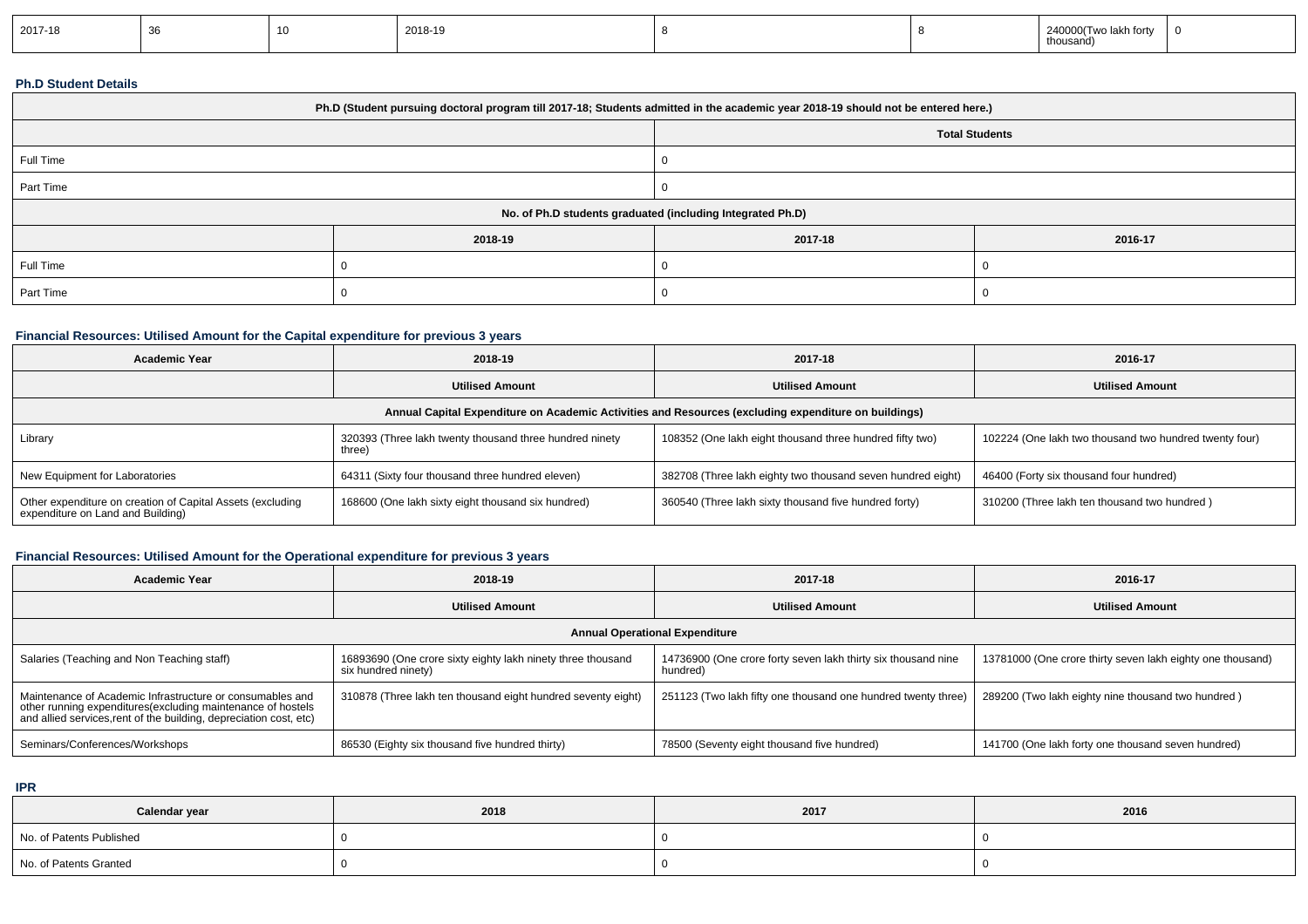### **Sponsored Research Details**

| <b>Financial Year</b>                    | 2018-19 | 2017-18 | 2016-17 |
|------------------------------------------|---------|---------|---------|
| Total no. of Sponsored Projects          |         |         |         |
| Total no. of Funding Agencies            |         |         |         |
| Total Amount Received (Amount in Rupees) |         |         |         |
| Amount Received in Words                 | Zero    | Zero    | Zero    |

### **Consultancy Project Details**

| <b>Financial Year</b>                    | 2018-19 | 2017-18 | 2016-17 |
|------------------------------------------|---------|---------|---------|
| Total no. of Consultancy Projects        |         |         |         |
| Total no. of Client Organizations        |         |         |         |
| Total Amount Received (Amount in Rupees) |         |         |         |
| Amount Received in Words                 | Zero    | Zero    | Zero    |

# **PCS Facilities: Facilities of physically challenged students**

| 1. Do your institution buildings have Lifts/Ramps?                                                                                                        | Yes, more than 40% of the buildings |
|-----------------------------------------------------------------------------------------------------------------------------------------------------------|-------------------------------------|
| 2. Do your institution have provision for walking aids, includingwheelchairs and transportation from one building to another for<br>handicapped students? | No                                  |
| $^{\prime}$ 3. Do your institution buildings have specially designed toilets for handicapped students?                                                    | Yes, more than 40% of the buildings |

#### **Awards Details**

| 10 1. How many faculty member of your institution have received highly reputed national/international awards/recognition from central $\pm 0$<br>government agencies in the previous academic vear 2018-19 |  |
|------------------------------------------------------------------------------------------------------------------------------------------------------------------------------------------------------------|--|
| 2. Alow many students of your institution have won international awards in the previous academic year 2018-19                                                                                              |  |

### **Accreditation**

#### **NBA Accreditation**

| 1. Does your institute have a valid NBA Accreditation? | <b>NO</b> |
|--------------------------------------------------------|-----------|
|--------------------------------------------------------|-----------|

## **Village Adoption**

| Have vour institute adopted any village under Unnat Bharat Scheme? |  |
|--------------------------------------------------------------------|--|
|--------------------------------------------------------------------|--|

### **Faculty Details**

| Srno | Name                    | Age | <b>Designation</b>                                  | Gender | Qualification | <b>Experience (In</b><br>Months) | <b>Is Associated</b><br><b>Last Year</b> | Currently<br>working with<br>institution? | <b>Joining Date</b> | <b>Leaving Date</b> | <b>Association type</b> |
|------|-------------------------|-----|-----------------------------------------------------|--------|---------------|----------------------------------|------------------------------------------|-------------------------------------------|---------------------|---------------------|-------------------------|
|      | Dr Upendranath<br>Nanda | 59  | Dean / Principal /<br>Director / Vice<br>Chancellor | Male   | Ph.D          | 362                              | Yes                                      | Yes                                       | 08-09-2009          | $\sim$              | Regular                 |